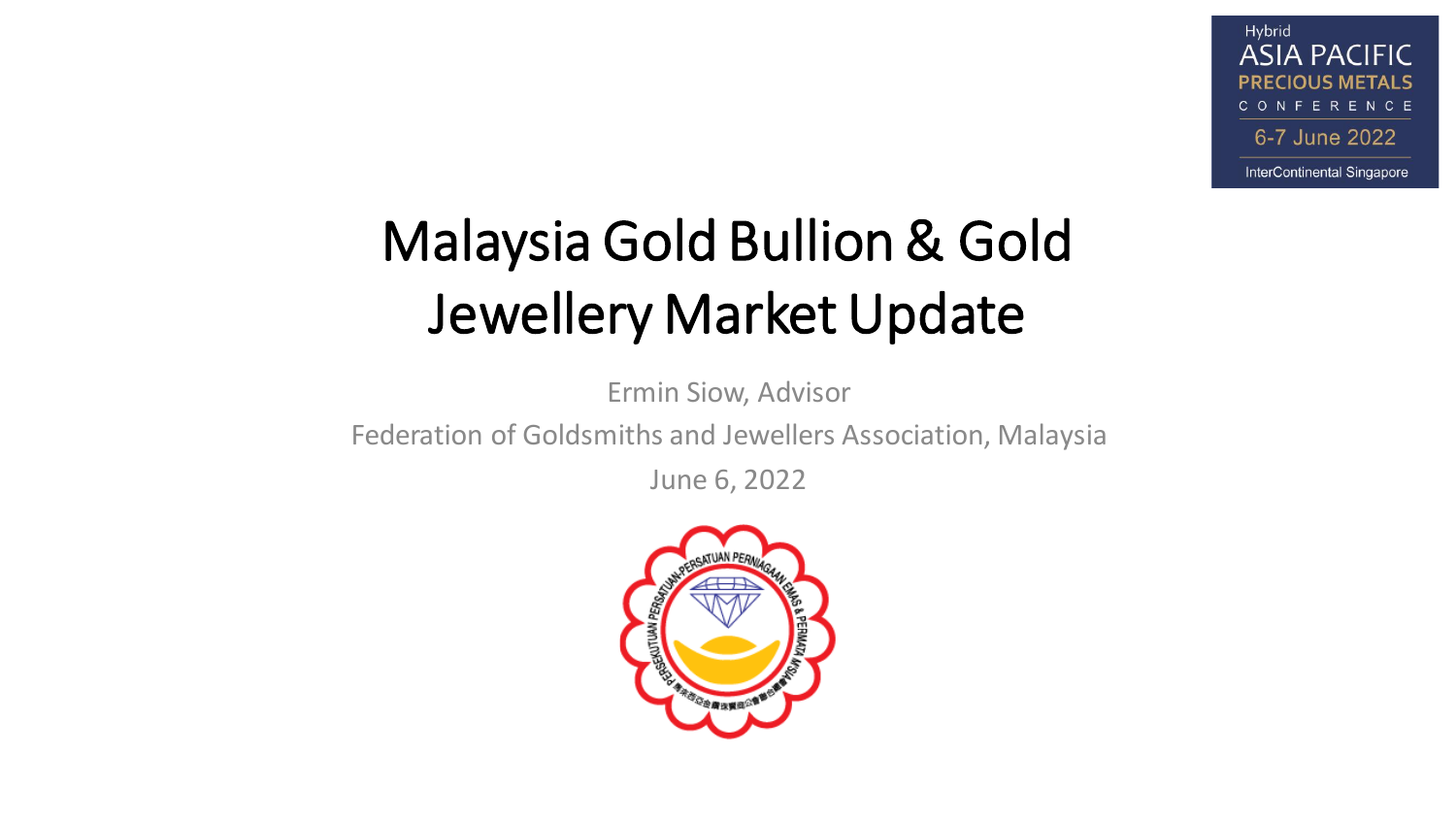#### Covid-19 Situations

- 1st lockdown: 18<sup>th</sup> March 4<sup>th</sup> May 2020 (47 days)
- Only essential goods/business allowed to operate
- Gold jewellery retail shops & factories closed
- 2<sup>nd</sup> lockdown: 1<sup>st</sup> June 16<sup>th</sup> August 2021 (77 days)
- Similar to 1<sup>st</sup> lockdown, gold & jewellery business not allowed to operate

Hybrid

**ASIA PACIFIC** 

6-7 June 2022

**InterContinental Singapore** 

ERENCE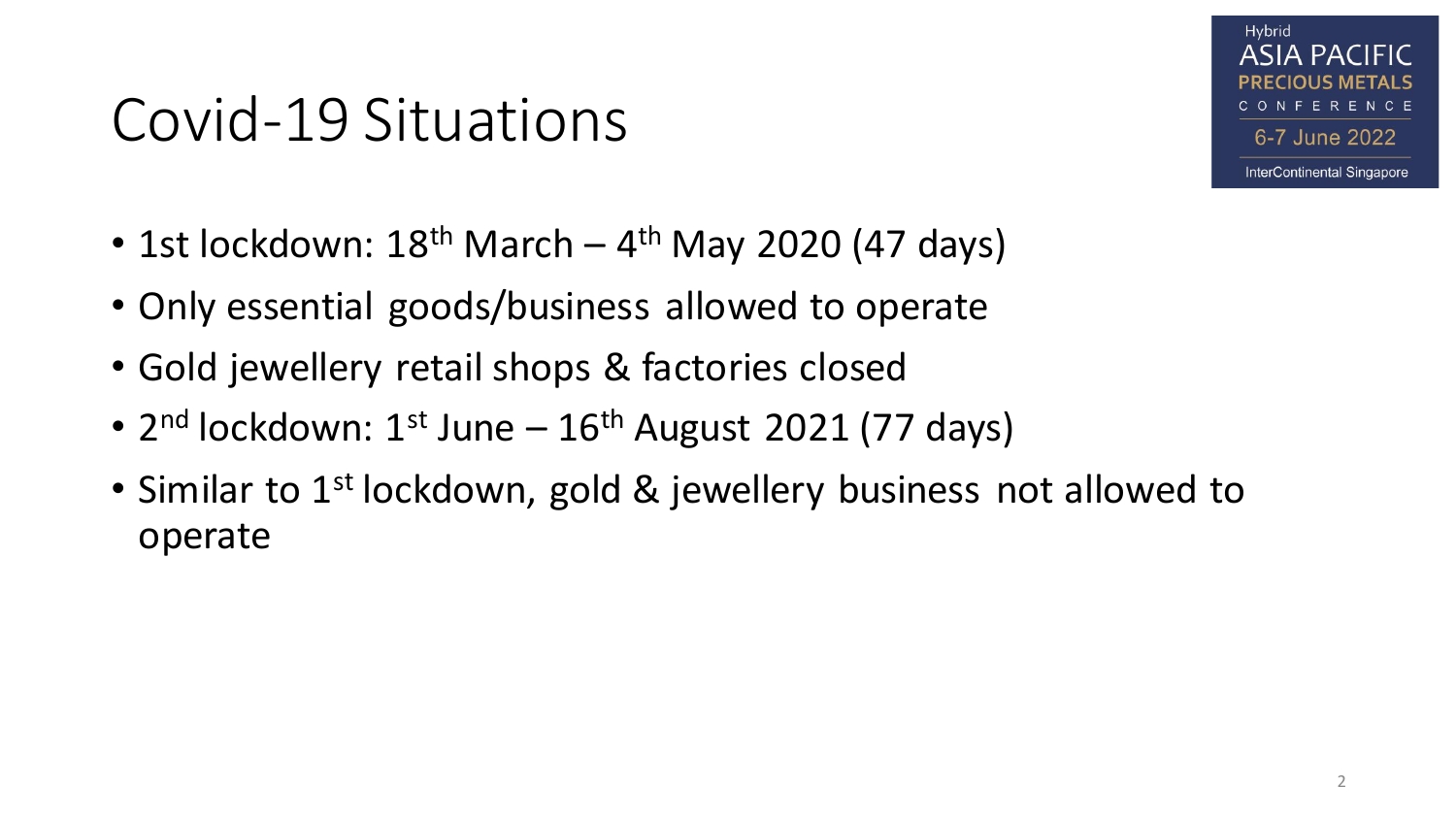#### Hybrid ASIA PACIFIC 6-7 June 2022

**InterContinental Singapore** 

# Covid-19 Financial Support Package

- March 2020 RM 250 billion (PRIHATIN)
- As pandemic dragged on, follow by another 7 more economic packages.
- Collectively total RM 530 billion
- Of which direct injection in the form of cash hand-outs & wage subsidies estimated RM83 billion
- Loan guarantees, loan moratorium, EPF withdrawals & other initiatives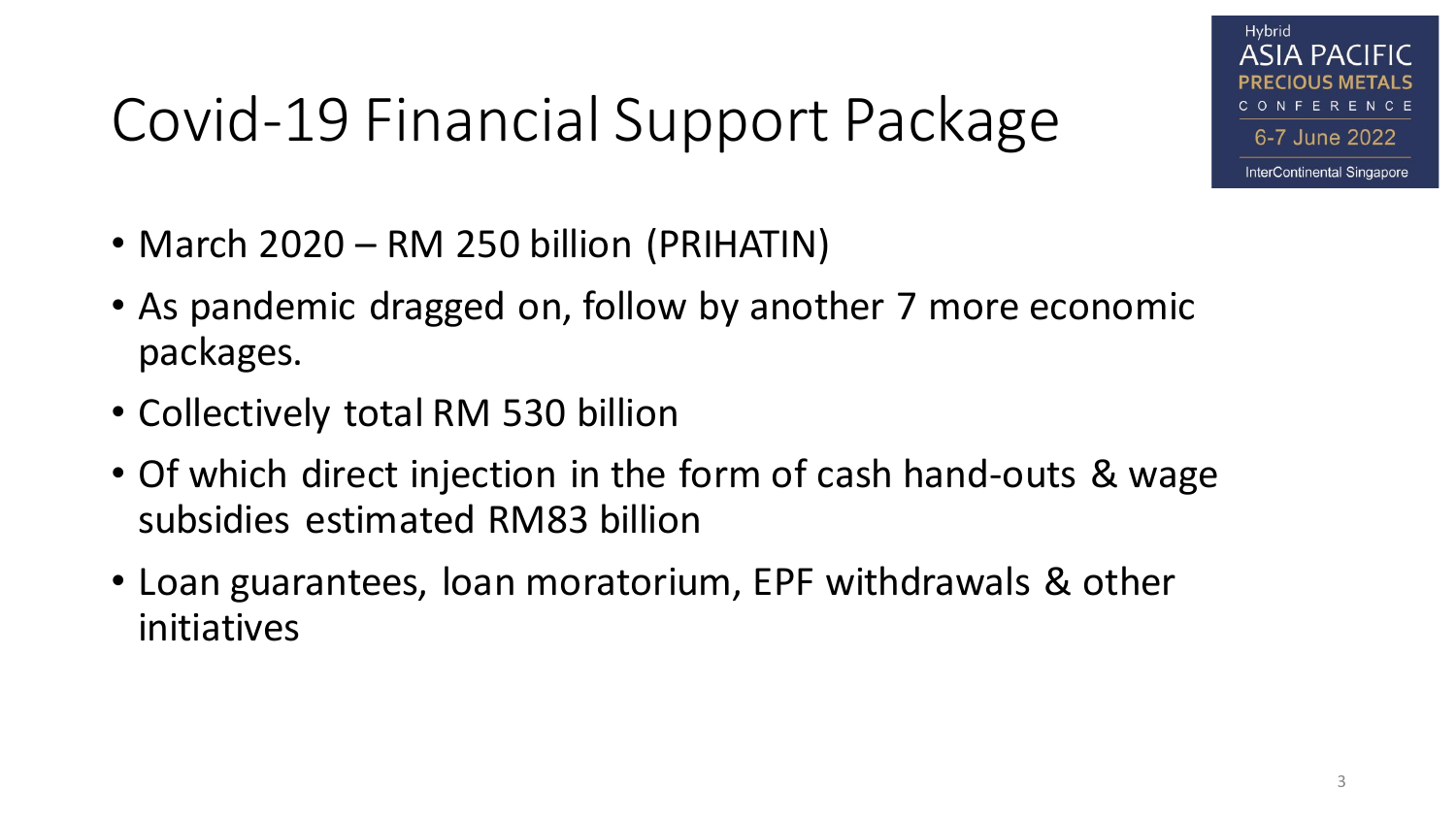

• In 2020, sales declined by 12.1% compared to 2019.\*

\*source: Department of Statistics Malaysia (DOSM)

Hybrid

**ASIA PACIFIC PRECIOUS METALS** CONFERENCE

6-7 June 2022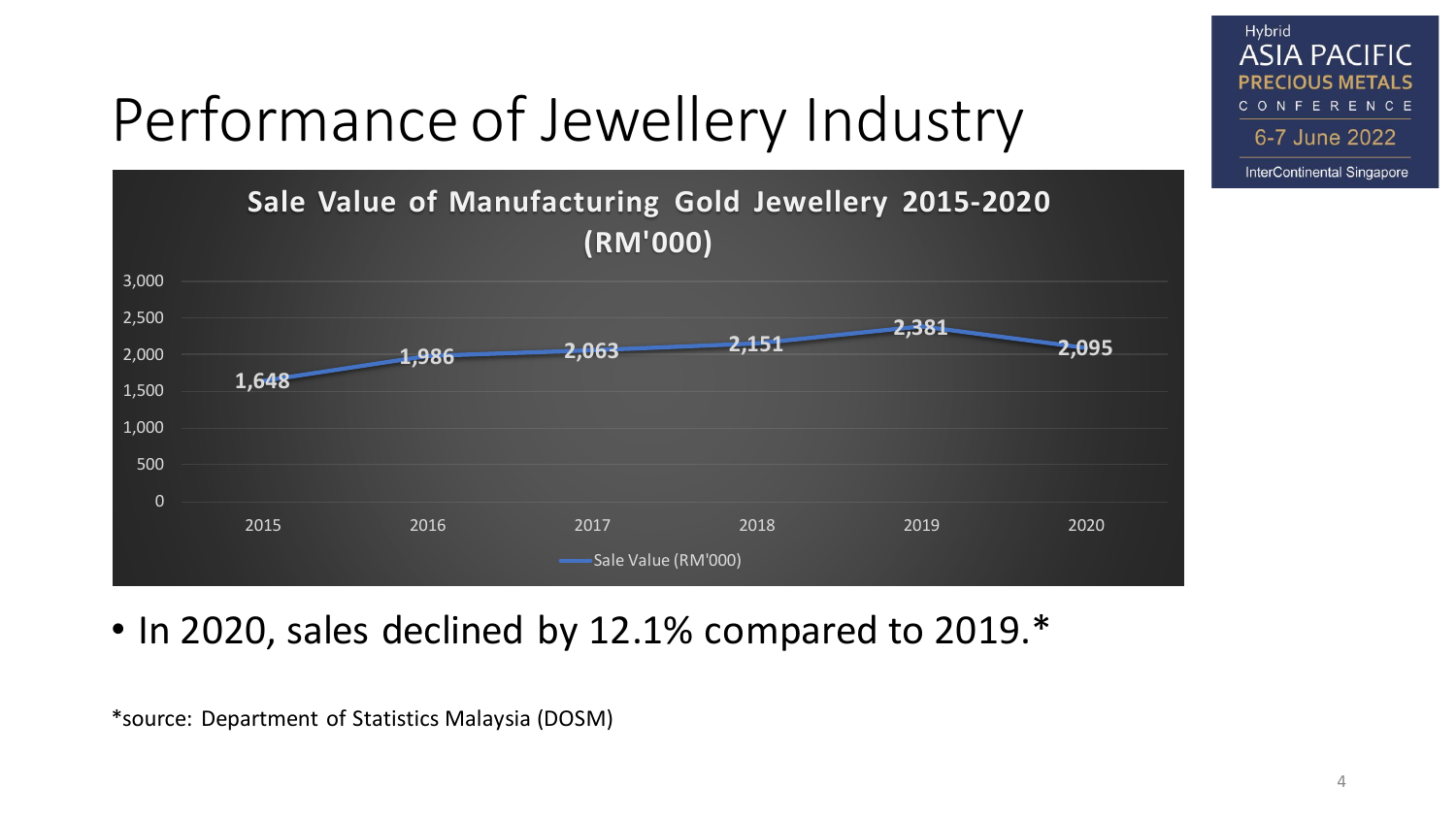



Hybrid

**ASIA PACIFIC PRECIOUS METALS** CONFERENCE

6-7 June 2022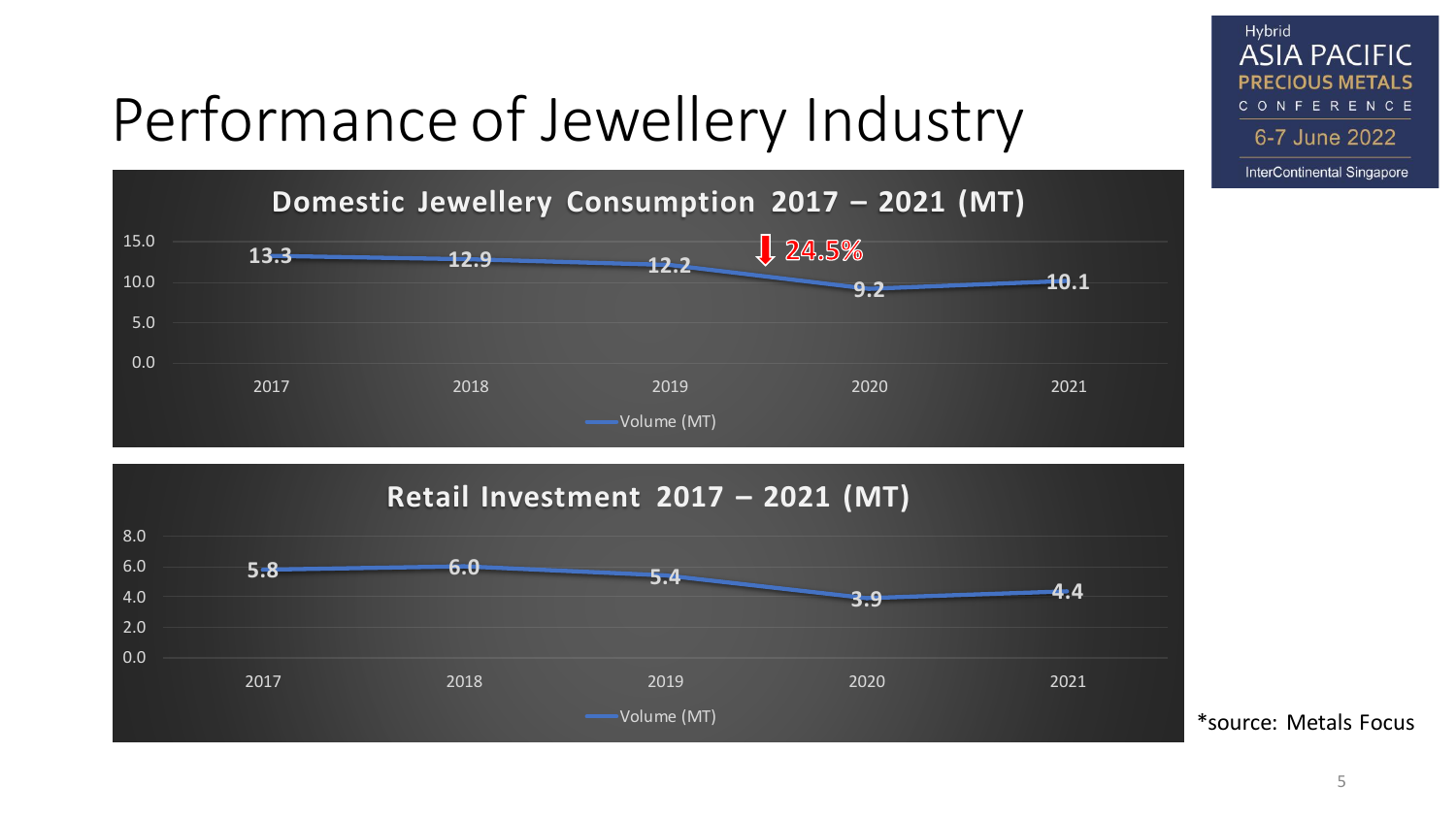

• In 2020, export value fell by 46% compared to 2019.\*

\*source: Department of Statistics Malaysia (DOSM)

Hybrid

**ASIA PACIFIC PRECIOUS METALS** CONFERENCE

6-7 June 2022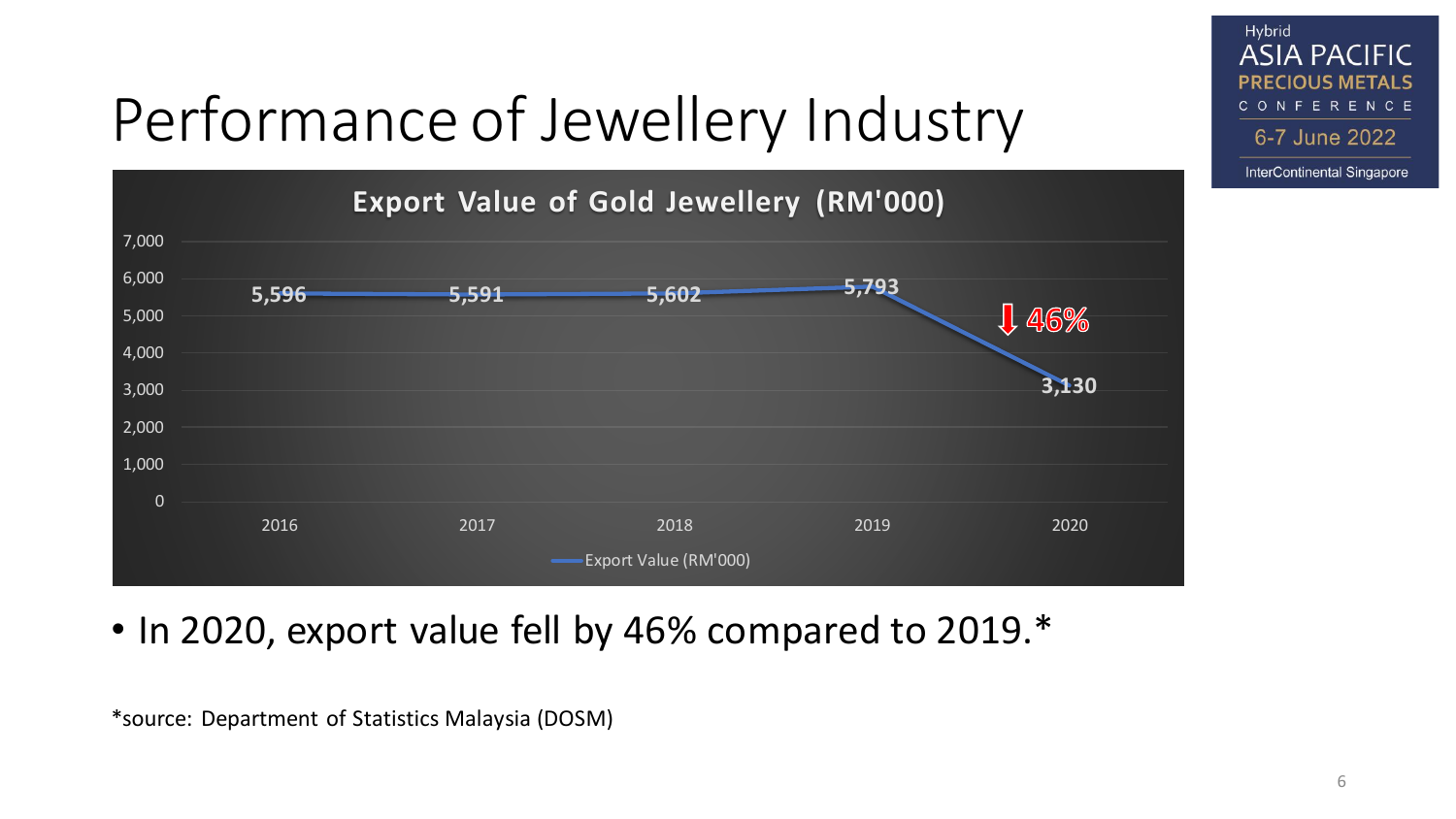

• In 2021, export has recovered, only dropped by 16.7% compared to the pre-pandemic year of 2019.

\*source: Ministry of International Trade and Industry, Malaysia (MITI)

Hybrid

**ASIA PACIFIC PRECIOUS METALS** CONFERENCE

6-7 June 2022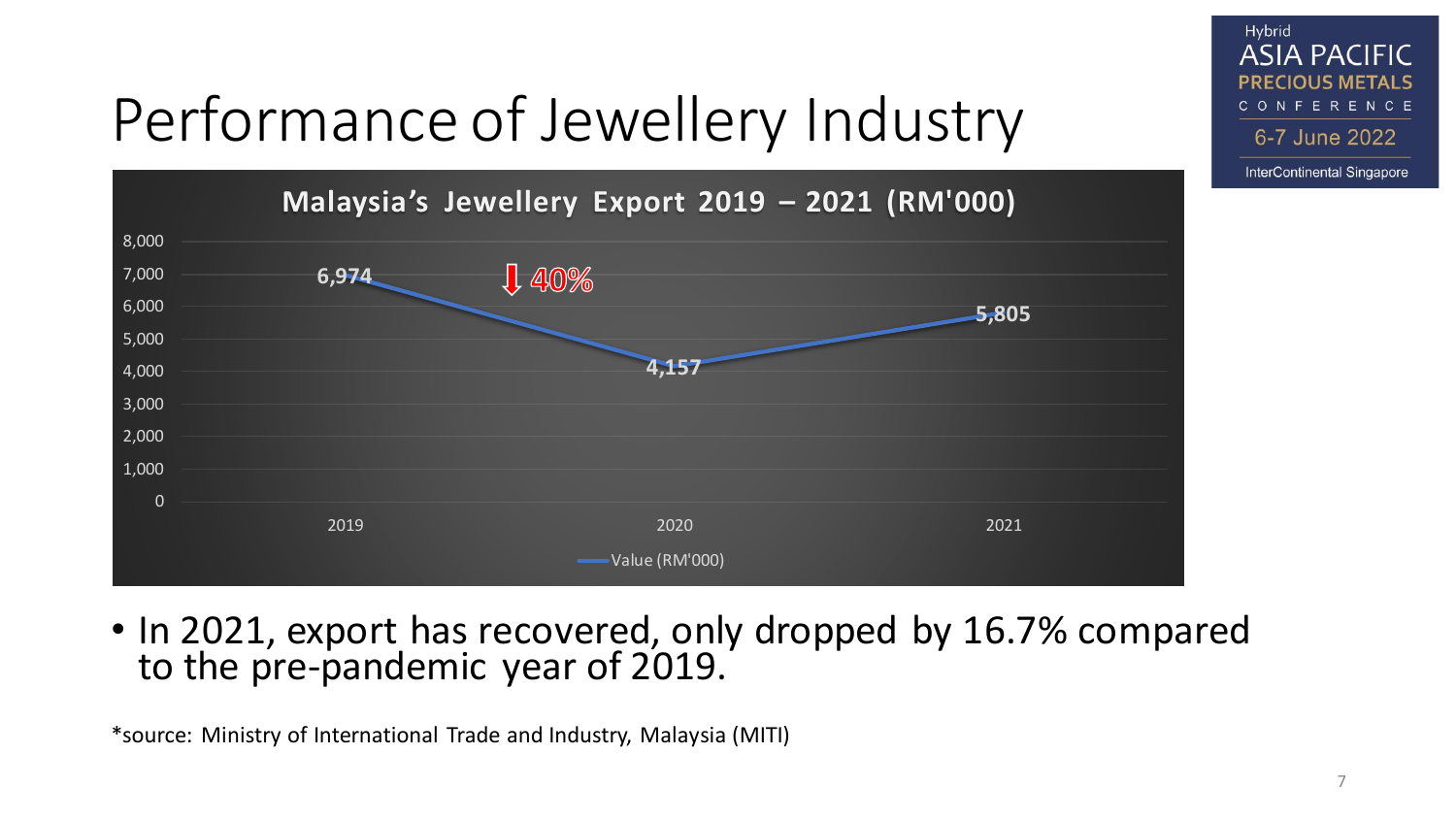#### For Year 2020 & 2021



- Malaysia retail market in 2020 dipped 12% compared to 2019.
- But because of high gold price, bottom lines of retail players not really affected, as clearly shown by Poh Kong & Tomei.
- Export of gold jewellery from Malaysia dropped 46% in 2020 compared to 2019
- But because of relatively good demand domestically, manufacturers who switched to local market were doing equally well, even though export badly affected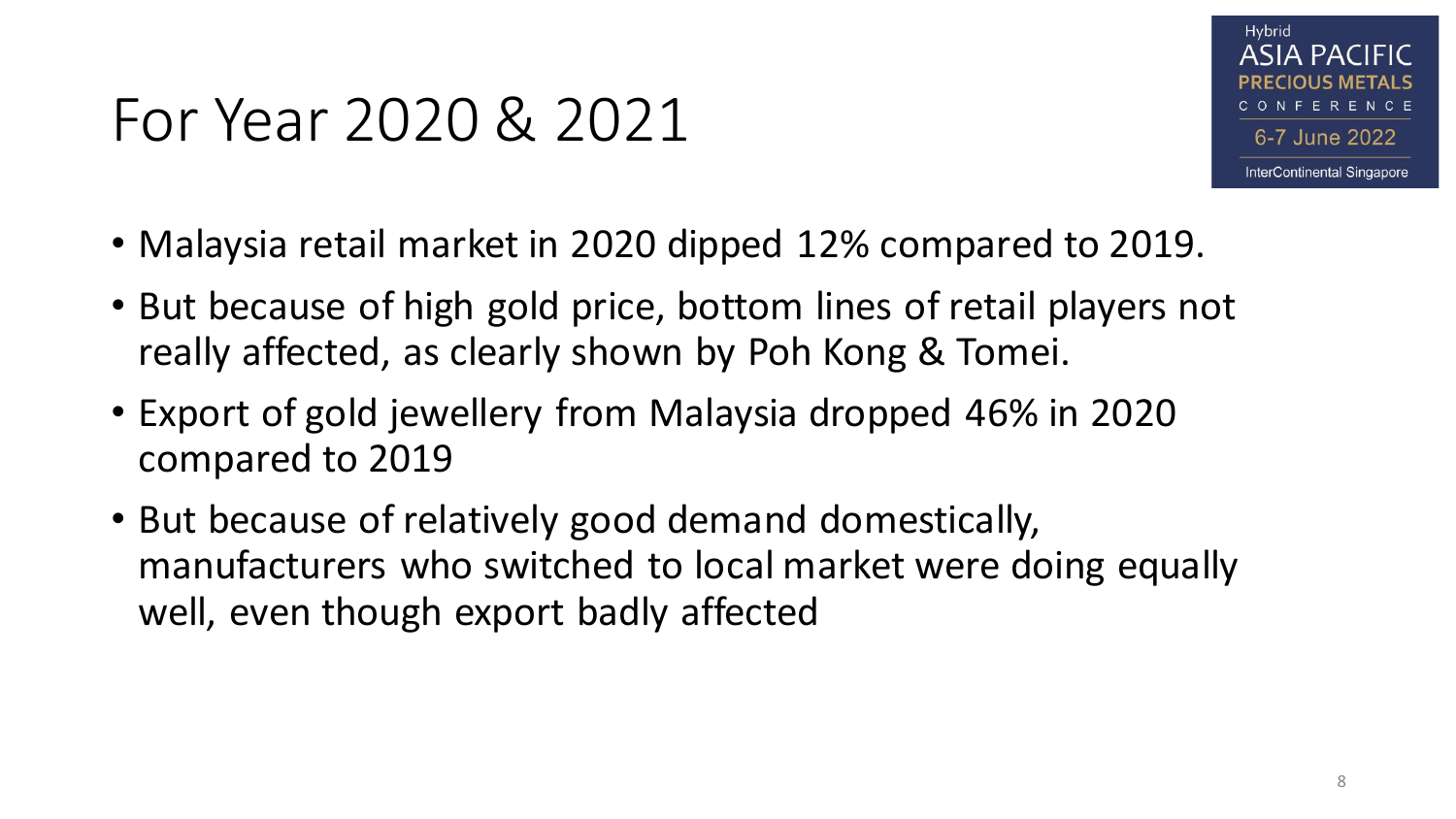#### 5 Year Financial of Tomei & Poh Kong





Hybrid **ASIA PACIFIC PRECIOUS METALS** CONFERENCE 6-7 June 2022